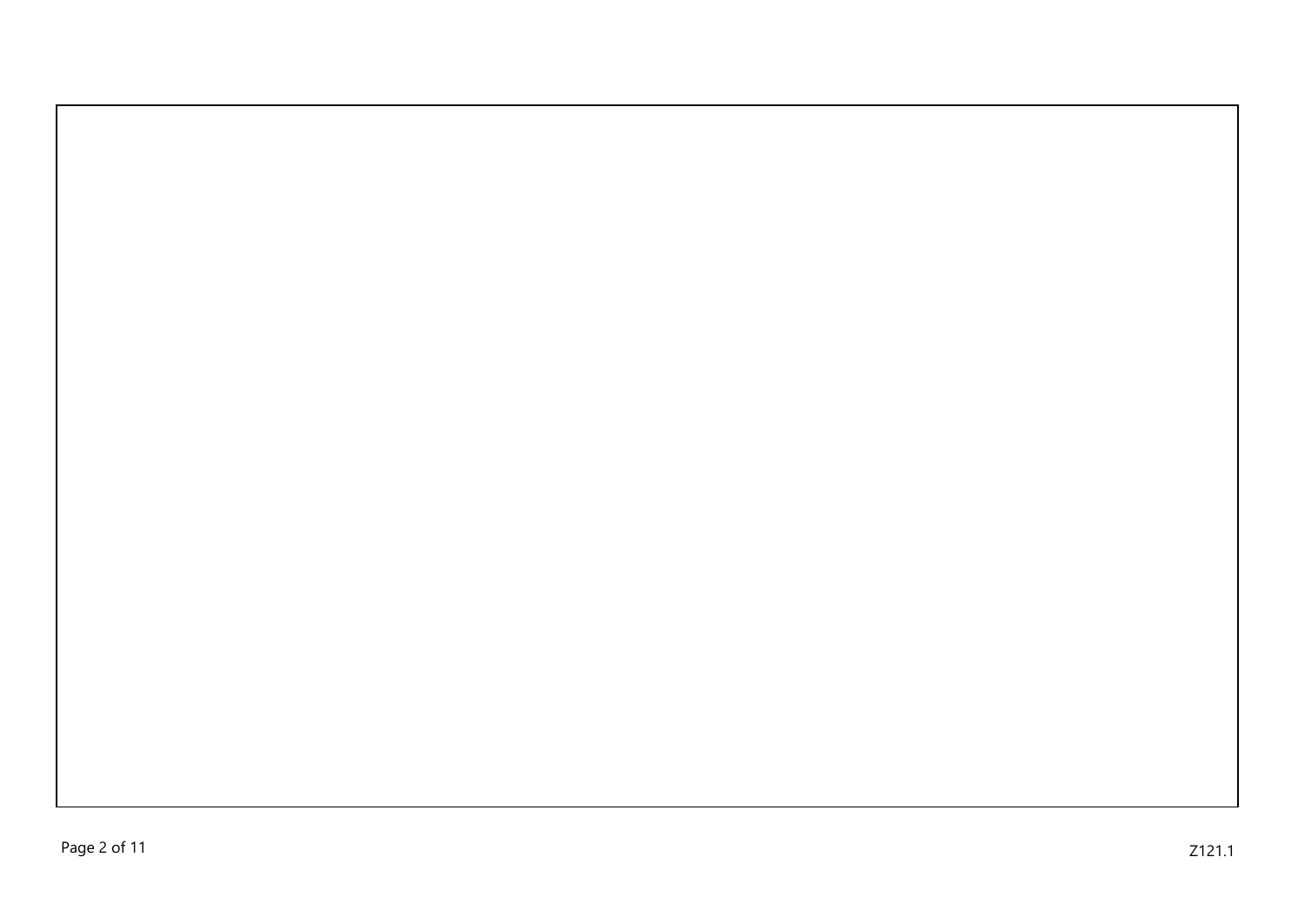| #             | Island                                   | House Name              | Name                    | Sex       | National ID | ، ه ، ره<br>د ، برگ                             | ىئرىتر                            |
|---------------|------------------------------------------|-------------------------|-------------------------|-----------|-------------|-------------------------------------------------|-----------------------------------|
|               | GA. Kanduhulhudhoo                       |                         |                         |           |             |                                                 |                                   |
|               | GA. Kanduhulhudhoo Vadhee                |                         | Ali Nooraddeen          | M         | A306253     | ر<br>حرمي                                       | پر په مربره مړيند                 |
|               | GDh. Faresmaathodaa                      |                         |                         |           |             |                                                 |                                   |
| $\mathcal{P}$ | GDh. Faresmaathodaa Fares Avah. Seesange |                         | Ahmed Rasheed           | M         | A299959     | ر ، ەررو. سوسىسمە                               | پرەرو بەيدۇر                      |
|               | GDh. Fiyoaree                            |                         |                         |           |             |                                                 |                                   |
| 3             | GDh. Fiyoaree                            | Athireege               | Munsif Musthafa         | M         | A334227     | لرَمو بيروُ                                     | وه و و و د و د                    |
|               | GDh. Hoandedhdhoo                        |                         |                         |           |             |                                                 |                                   |
| 14            | GDh. Hoandedhdhoo   Binaa                |                         | Mohamed Musab           | M         | A298140     | حویٹر                                           | 3,000 - 2,0,00<br>בגוגרט, כהיוגים |
|               | GDh. Madaveli                            |                         |                         |           |             |                                                 |                                   |
| 5             | GDh. Madaveli                            | Fahaage                 | Nafsath Mohamed Waheed  | M         | A296748     | ر و ،<br>قرری                                   | ره در دره در در                   |
| 6             | GDh. Madaveli                            | Neeloafaruge            | Mohamed Ibrahim         | M         | A085484     | لىر ئۈزۈرە<br>س <sub>ى</sub> پىرى ئىرى          |                                   |
| 7             | GDh. Madaveli                            | <b>White Snow</b>       | Ahmed Ravee Haris       | M         | A253192     | وروعشر                                          | ו 2010 באם המערבי                 |
|               | GDh. Nadellaa                            |                         |                         |           |             |                                                 |                                   |
| 8             | GDh. Nadellaa                            | Swel                    | Ahmed Ibrahim           | M         | A297970     | ه ، ه<br>سور نو                                 | رەرد مەئرىرى                      |
|               | GDh. Thinadhoo                           |                         |                         |           |             |                                                 |                                   |
| 9             | GDh. Thinadhoo                           | Beygam                  | Ibrahim Shuhad          | M         | A303981     | ں رہ<br>ص 5                                     | أرە ئۇرۇ ھەرىر                    |
| 10            | GDh. Thinadhoo                           | Bihuge                  | Saathiu Amjadh Waheedh  | M         | A253459     | ە رى<br>ھ                                       | ستمور رورو كرد                    |
| 11            | GDh. Thinadhoo                           | Dawn Light              | Imran Ibrahim           | M         | A035786     | بمشرخه وهج                                      | رومهر رومرد                       |
| 12            | GDh. Thinadhoo                           | Minaan                  | Ahmed Anif Solah        | M         | A253371     | دېگرىگر                                         | رەرد ئەرەب روە                    |
| 13            | GDh. Thinadhoo                           | Sea View                | Mohamed Zaarath Ibrahim | M         | A318397     | سوە<br>ئەر                                      | כנסנב הנב תסתנים                  |
| 14            | GDh. Thinadhoo                           | Thoori                  | Ahmed Sharah Rasheed    | M         | A304216     | دد<br>حوسر                                      | رەر دېگرى كرىشون                  |
| 15            | GDh. Thinadhoo                           | <b>Udhuhey Thari</b>    | Zuhalu Naseem           | ${\sf M}$ | A317472     | و ورے پر<br>در تعرب حر                          | ى ئەڭرى سىرسىزى                   |
|               | Gn. Fuvahmulah                           |                         |                         |           |             |                                                 |                                   |
| 16            | Gn. Fuvahmulah                           | Dhiguvaandu. Friend     | Ahmed Shamu Shaakiru    | ${\sf M}$ | A274733     | د د مهر د و ه و ه و ه<br>ترر تر سره . تر تر سره | رەرد شەرە شەرىر                   |
| 17            | Gn. Fuvahmulah                           | Maadhadu. Dorency Villa | Khadeeja Ahmed          | F         | A003217     | ل <sup>ى</sup> ئەرەب مۇسىر ئەرەتتى ئىسىر ئىسىر  | أرَمْرِيحٌ أَرَبُّ وَرَ وَ        |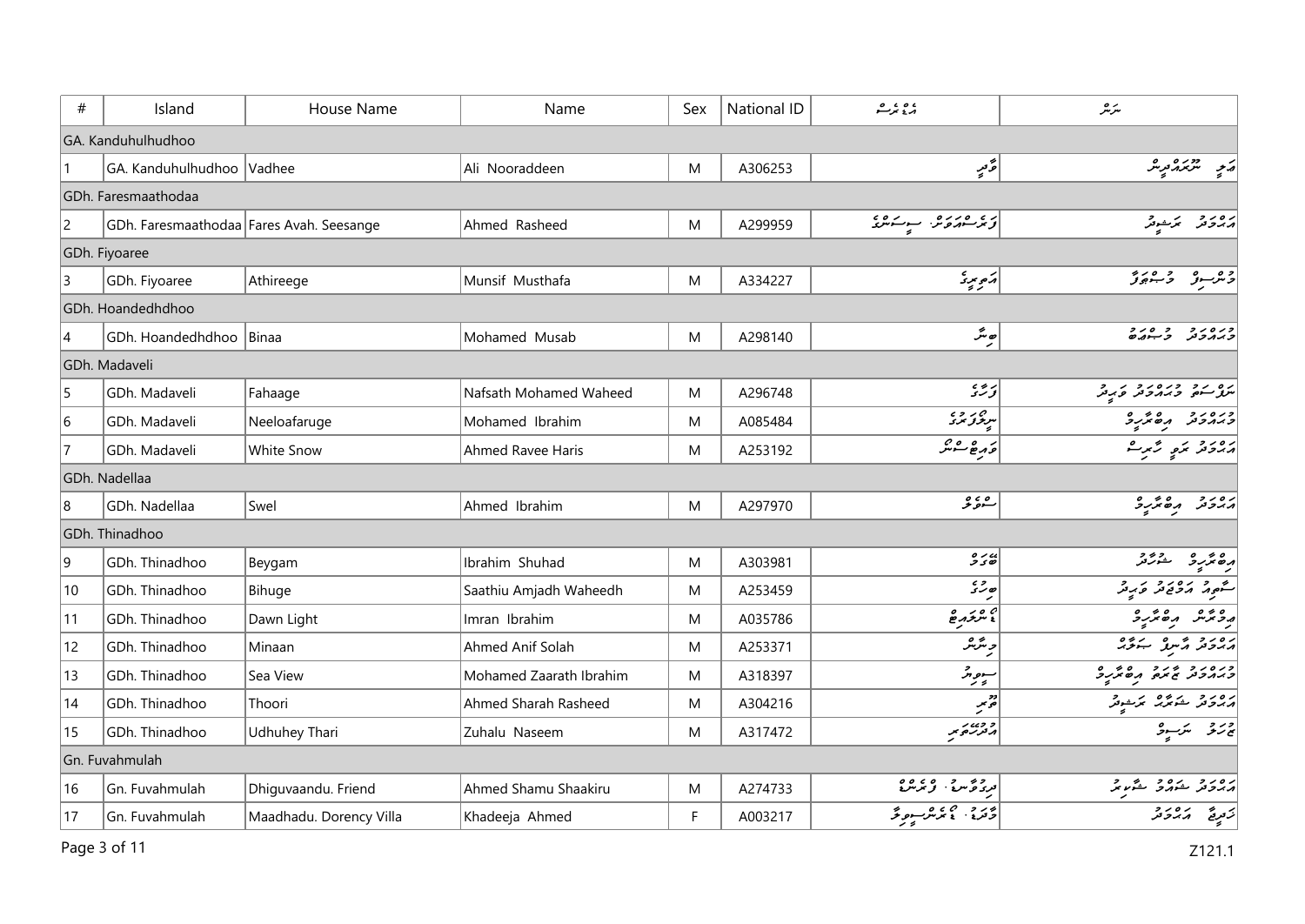| 18          | Gn. Fuvahmulah | Maalegan. Huruadi   | Mohamed Zaid             | M         | A280366 | ه ، ره و و در .<br>د محمد سر رسمه و                                                                                                                                                                                                                                                                                        | כנסנב בתב                                    |
|-------------|----------------|---------------------|--------------------------|-----------|---------|----------------------------------------------------------------------------------------------------------------------------------------------------------------------------------------------------------------------------------------------------------------------------------------------------------------------------|----------------------------------------------|
| 19          | Gn. Fuvahmulah | Miskihmagu. Camy    | Ibrahim Nuas             | M         | A362591 | وېشما د ده کې د                                                                                                                                                                                                                                                                                                            | سرویہ ہے<br>ە ھەترىر <sup>ە</sup>            |
|             | HA. Hoarafushi |                     |                          |           |         |                                                                                                                                                                                                                                                                                                                            |                                              |
| 20          | HA. Hoarafushi | Asaree Aage         | Mohamed Zihan            | M         | A263441 | ئەسە ئەير ئەي                                                                                                                                                                                                                                                                                                              | ورورو پر شهر                                 |
| 21          | HA. Hoarafushi | Rihiveli            | Fathuhulla Ahmed         | M         | A260779 | ىررى<br>رىرىم                                                                                                                                                                                                                                                                                                              | وحيحه الله مربر ور                           |
| K. Gaafaru  |                |                     |                          |           |         |                                                                                                                                                                                                                                                                                                                            |                                              |
| 22          | K. Gaafaru     | Fairy Villa         | Mohamed Irushan          | M         | A145479 | ڈرښمومڅر                                                                                                                                                                                                                                                                                                                   | ورەرو مەشھىر                                 |
|             | L. Dhanbidhoo  |                     |                          |           |         |                                                                                                                                                                                                                                                                                                                            |                                              |
| 23          | L. Dhanbidhoo  | Noofaru             | Mohamed Ziyan Shareef    | M         | A333575 | دور و<br>سرو بو                                                                                                                                                                                                                                                                                                            | وبروبرد بإرشر تحمير                          |
| 24          | L. Dhanbidhoo  | Thuniya             | Ibrahim Naabith          | M         | A237331 | قحرسرتر                                                                                                                                                                                                                                                                                                                    | رە ئرىر شەم                                  |
| Lh. Naifaru |                |                     |                          |           |         |                                                                                                                                                                                                                                                                                                                            |                                              |
| 25          | Lh. Naifaru    | Maafolheyge         | <b>Ahmed Athik Moosa</b> | M         | A214275 | په پور، د<br>ترکو ترک                                                                                                                                                                                                                                                                                                      | ره رو و ه ه دو و.<br>م.رونر م <i>ه و ب</i>   |
| Male'       |                |                     |                          |           |         |                                                                                                                                                                                                                                                                                                                            |                                              |
| 26          | Male'          | G. Ainaa            | Ali Riyaz                | M         | A078313 | ى بە ئەرىتى                                                                                                                                                                                                                                                                                                                | أرشع بروثر في                                |
|             | N. Velidhoo    |                     |                          |           |         |                                                                                                                                                                                                                                                                                                                            |                                              |
| 27          | N. Velidhoo    | Saaz                | Mohamed Shammah          | M         | A359150 | سَّمَح                                                                                                                                                                                                                                                                                                                     | ورەرو دەپرو<br><i>دىد</i> رونر شەر <i>ور</i> |
|             | S. Hithadhoo   |                     |                          |           |         |                                                                                                                                                                                                                                                                                                                            |                                              |
| 28          | S. Hithadhoo   | Orchidge Aage       | Ibrahim Shaan            | ${\sf M}$ | A291868 | $\begin{bmatrix} 1 & 1 & 1 & 1 & 1 \\ 1 & 1 & 1 & 1 & 1 \\ 1 & 1 & 1 & 1 & 1 & 1 \\ 1 & 1 & 1 & 1 & 1 & 1 \\ 1 & 1 & 1 & 1 & 1 & 1 \\ 1 & 1 & 1 & 1 & 1 & 1 \\ 1 & 1 & 1 & 1 & 1 & 1 \\ 1 & 1 & 1 & 1 & 1 & 1 \\ 1 & 1 & 1 & 1 & 1 & 1 \\ 1 & 1 & 1 & 1 & 1 & 1 \\ 1 & 1 & 1 & 1 & 1 & 1 \\ 1 & 1 & 1 & 1 & 1 & 1 \\ 1 & $ | ە ئەرە ئەشر<br>رەمزىرە ئىشر                  |
| 29          | S. Hithadhoo   | Rihidhoadhige       | Afsal Mohamed            | M         | A321425 | برروگروری<br>برروگروری                                                                                                                                                                                                                                                                                                     | ره رو دره در                                 |
| 30          | S. Hithadhoo   | Thothaapareege Aage | Hussain Nazim            | M         | A131966 | ه د د د د د د د د                                                                                                                                                                                                                                                                                                          | جرحتمر شراء متزوجه                           |
|             | Th. Guraidhoo  |                     |                          |           |         |                                                                                                                                                                                                                                                                                                                            |                                              |
| 31          | Th. Guraidhoo  | Velagali            | Samookh Rasheed          | M         | A243718 | إة ترىج                                                                                                                                                                                                                                                                                                                    | سردوه برسور                                  |
|             | Th. Vilufushi  |                     |                          |           |         |                                                                                                                                                                                                                                                                                                                            |                                              |
| 32          | Th. Vilufushi  | Happy Villa         | Ismail Samah Sulaiman    | M         | A248499 | روپوځر                                                                                                                                                                                                                                                                                                                     | ر قۇمۇ سۇر قىزرۇم                            |
|             |                |                     |                          |           |         |                                                                                                                                                                                                                                                                                                                            |                                              |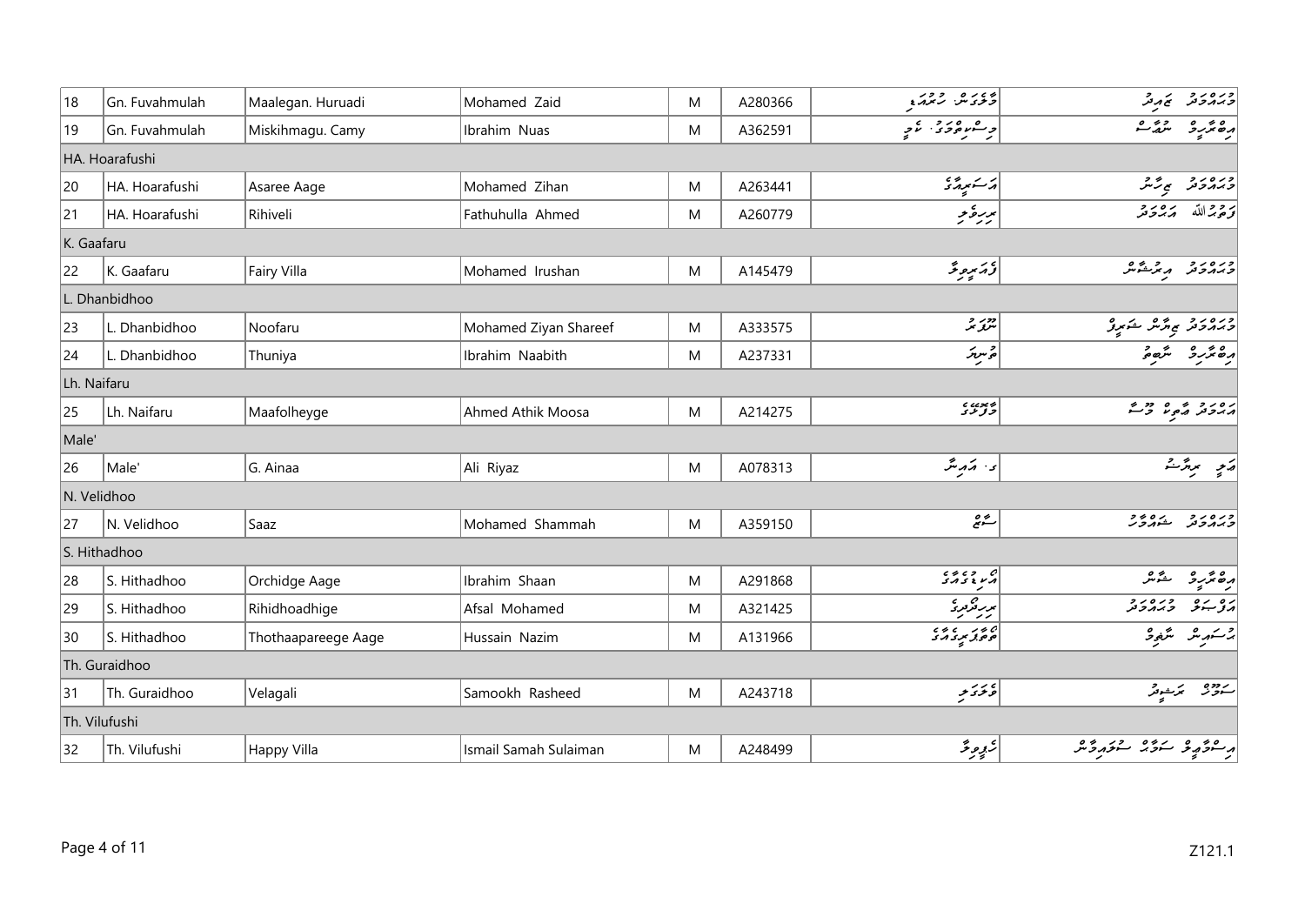## *w7qAn8m?sCw7mRo>u;wEw7mRw;sBo<*

| ' مرمر | 'يئرىثر: |
|--------|----------|
|        |          |
|        |          |
|        |          |

## w*99907 c99u 02 y990 c9000*<br>מית 29 gam=y*7gram*<br>ק

| بر ه | ىر مىر |  |
|------|--------|--|
|      |        |  |
|      |        |  |
|      |        |  |

| $\frac{2}{n}$ | $\overline{\phantom{a}}$ | اير هنه. | $\mathcal{O} \times$<br>سرسر |
|---------------|--------------------------|----------|------------------------------|
|               |                          |          |                              |
|               |                          |          |                              |
|               |                          |          |                              |

| ىرتىر: | 。<br>سر سر | .,<br>مرسر |
|--------|------------|------------|
|        |            |            |
|        |            |            |
|        |            |            |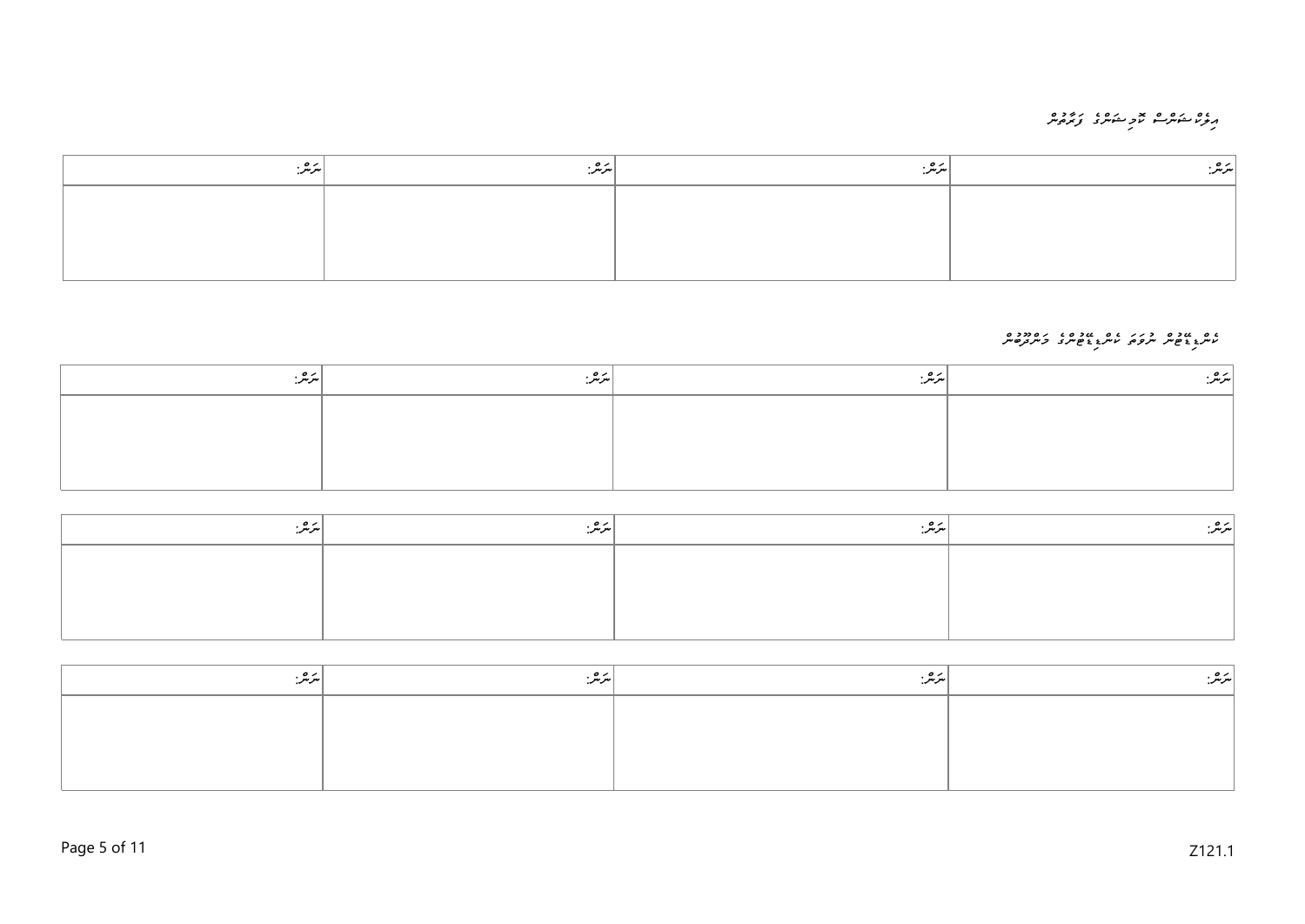| يره. | ο. | ا ير ه |  |
|------|----|--------|--|
|      |    |        |  |
|      |    |        |  |
|      |    |        |  |

| <sup>.</sup> سرسر. |  |
|--------------------|--|
|                    |  |
|                    |  |
|                    |  |

| ىئرىتر. | $\sim$ | ا بر هه. | لىرىش |
|---------|--------|----------|-------|
|         |        |          |       |
|         |        |          |       |
|         |        |          |       |

| يترمثر | $^{\circ}$ | ىر پىر |
|--------|------------|--------|
|        |            |        |
|        |            |        |
|        |            |        |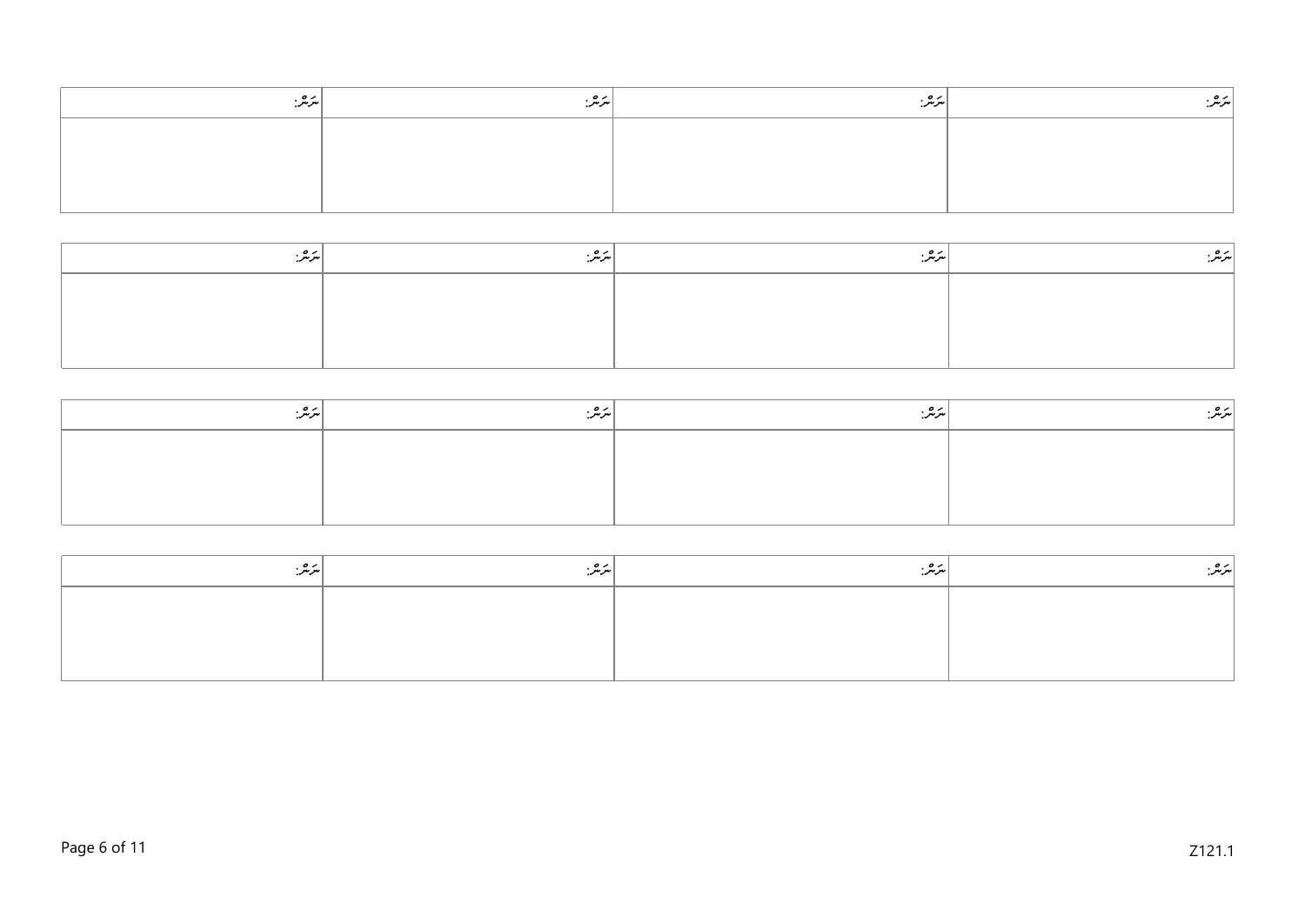| ير هو . | $\overline{\phantom{a}}$ | يرمر | اير هنه. |
|---------|--------------------------|------|----------|
|         |                          |      |          |
|         |                          |      |          |
|         |                          |      |          |

| ىر تىر: | $\circ$ $\sim$<br>" سرسر . | يترمير | o . |
|---------|----------------------------|--------|-----|
|         |                            |        |     |
|         |                            |        |     |
|         |                            |        |     |

| 'تترنثر: | 。<br>,,,, |  |
|----------|-----------|--|
|          |           |  |
|          |           |  |
|          |           |  |

| 。 |  |  |
|---|--|--|
|   |  |  |
|   |  |  |
|   |  |  |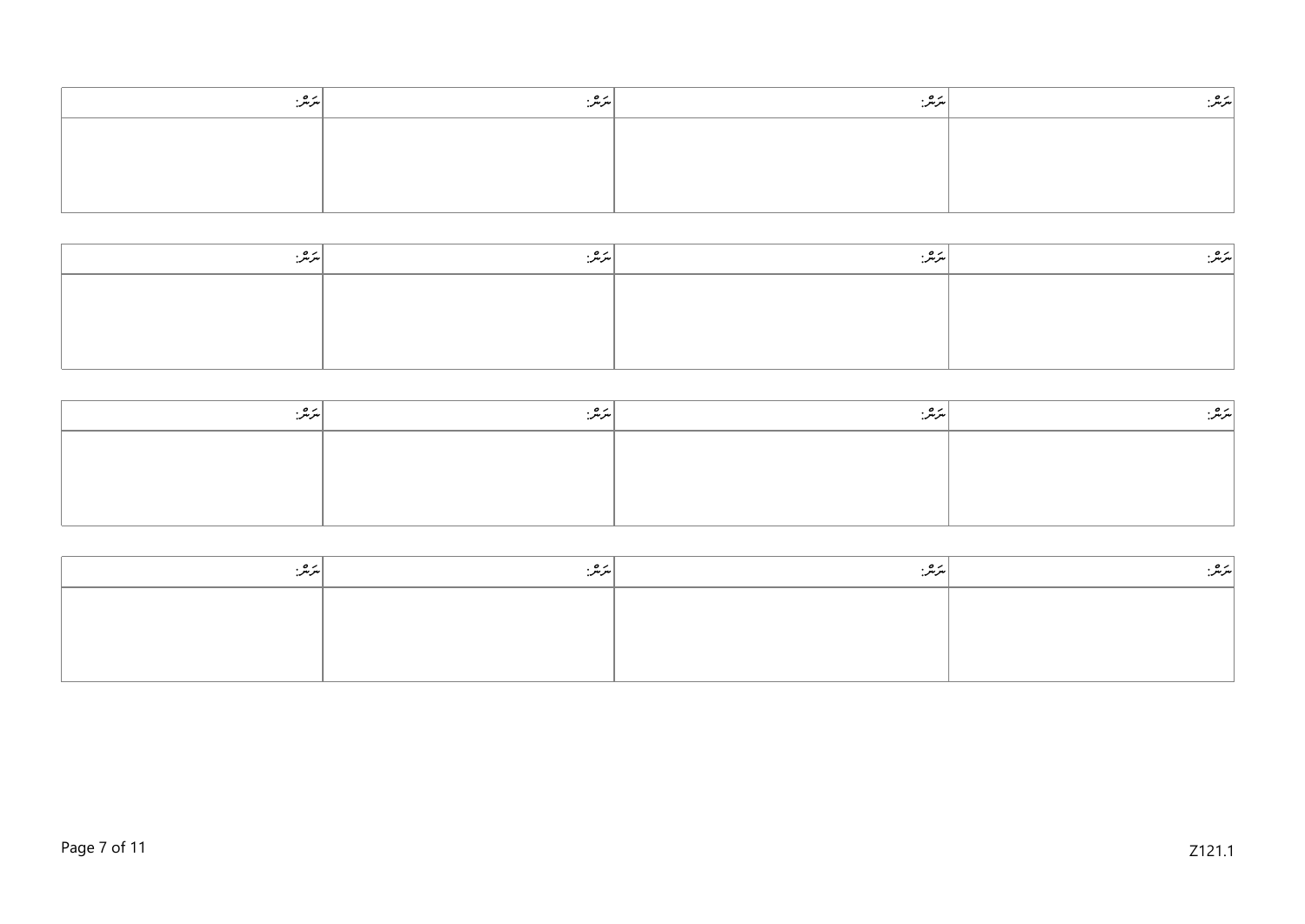| ير هو . | $\overline{\phantom{a}}$ | يرمر | اير هنه. |
|---------|--------------------------|------|----------|
|         |                          |      |          |
|         |                          |      |          |
|         |                          |      |          |

| ئىرتىر: | $\sim$<br>ا سرسر . | يئرمثر | o . |
|---------|--------------------|--------|-----|
|         |                    |        |     |
|         |                    |        |     |
|         |                    |        |     |

| انترنثر: | ر ه |  |
|----------|-----|--|
|          |     |  |
|          |     |  |
|          |     |  |

| $\overline{\phantom{a}}$<br>سرسر. |  |  |
|-----------------------------------|--|--|
|                                   |  |  |
|                                   |  |  |
|                                   |  |  |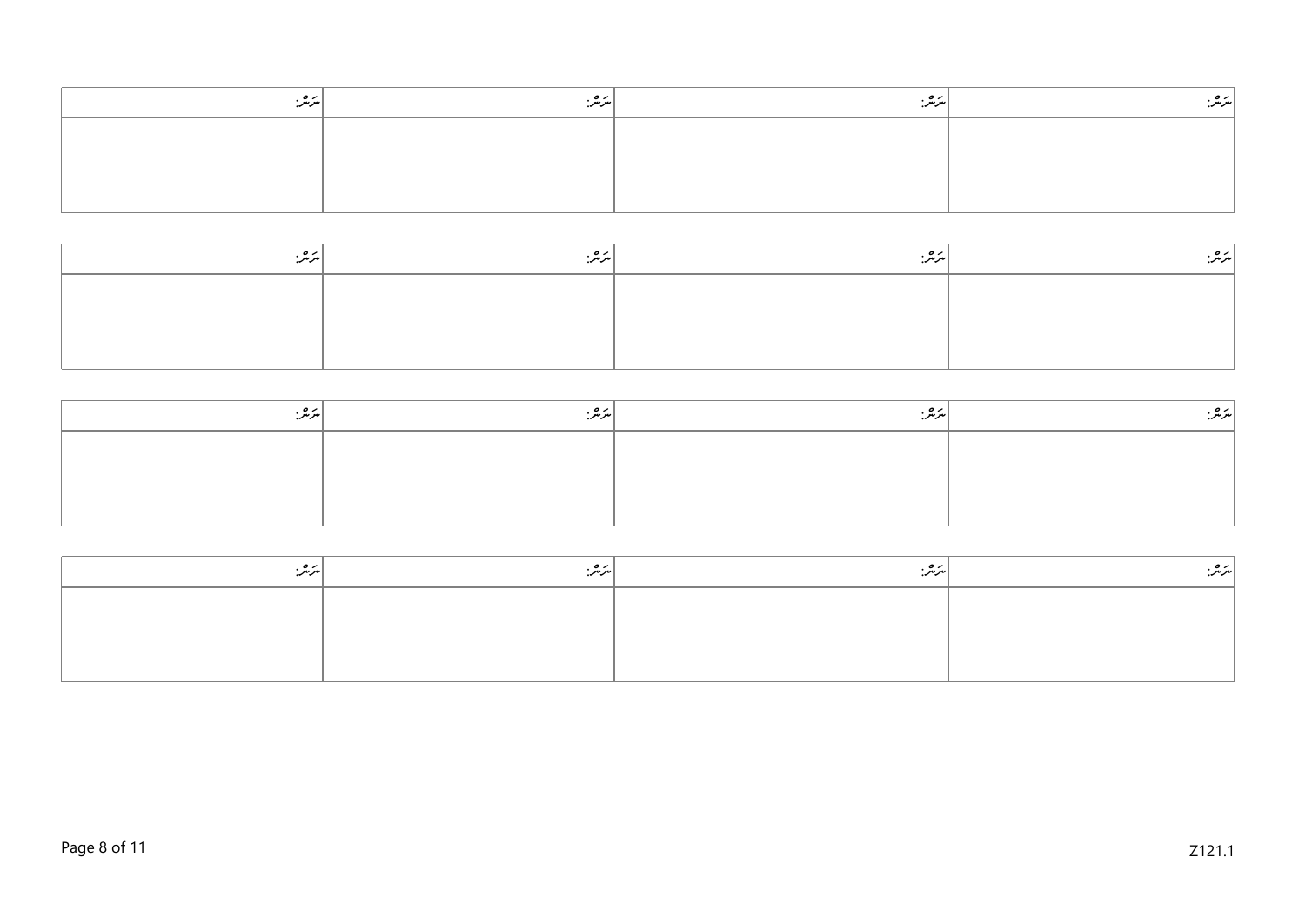| $\cdot$ | 。 | $\frac{\circ}{\cdot}$ | $\sim$<br>سرسر |
|---------|---|-----------------------|----------------|
|         |   |                       |                |
|         |   |                       |                |
|         |   |                       |                |

| يريثن | ' سرسر . |  |
|-------|----------|--|
|       |          |  |
|       |          |  |
|       |          |  |

| بر ه | 。 | $\overline{\phantom{0}}$<br>َ سومس. |  |
|------|---|-------------------------------------|--|
|      |   |                                     |  |
|      |   |                                     |  |
|      |   |                                     |  |

| 。<br>. س | ىرىىر |  |
|----------|-------|--|
|          |       |  |
|          |       |  |
|          |       |  |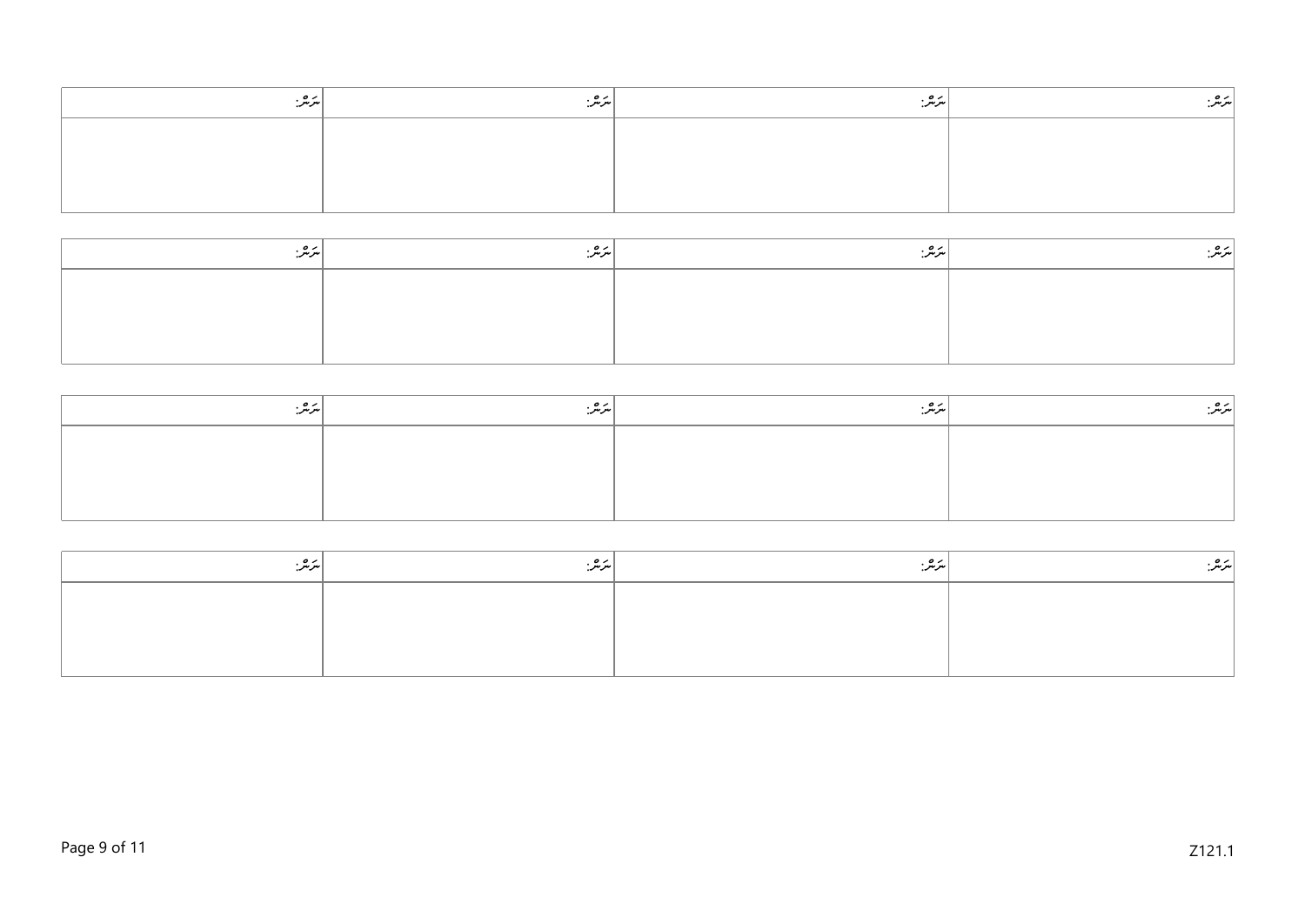| ير هو . | $\overline{\phantom{a}}$ | يرمر | اير هنه. |
|---------|--------------------------|------|----------|
|         |                          |      |          |
|         |                          |      |          |
|         |                          |      |          |

| ئىرتىر: | $\sim$<br>ا سرسر . | يئرمثر | o . |
|---------|--------------------|--------|-----|
|         |                    |        |     |
|         |                    |        |     |
|         |                    |        |     |

| كترنثر: | 。 | 。<br>سرسر. | o <i>~</i> |
|---------|---|------------|------------|
|         |   |            |            |
|         |   |            |            |
|         |   |            |            |

|  | . ه |
|--|-----|
|  |     |
|  |     |
|  |     |